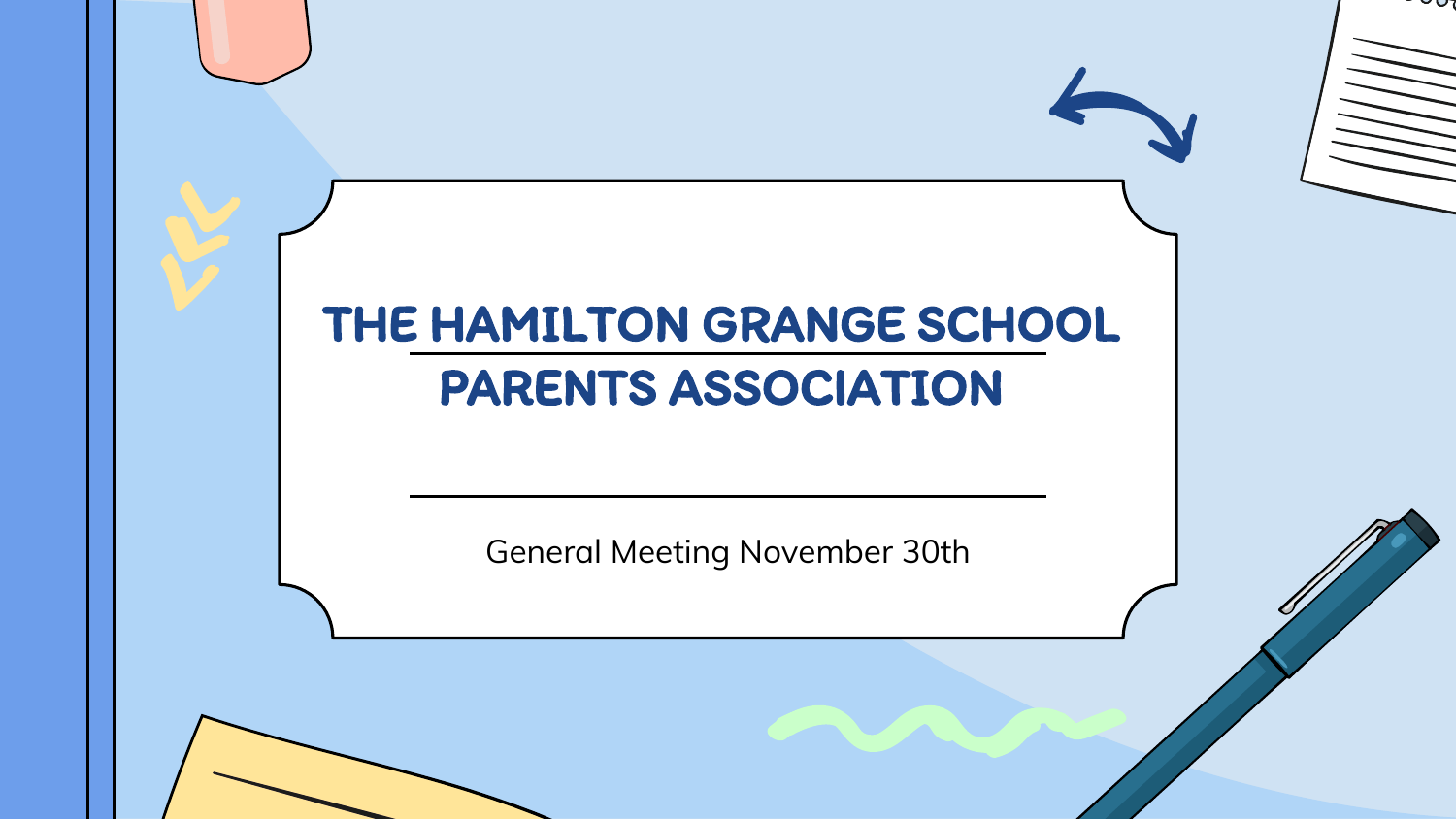

- Call to Order
- **Reading and Approval of Minutes** 
	- Not applicable
- **President's Report** 
	- DOE Parent University
	- President's Council Delegate
- Treasurer's Report
	- Not applicable
- Principal's Report
- **School Leadership Team Report**
- Committee Reports
	- $\circ$  Title 1-
- **Old Business** 
	- New PA meeting day and time
- **New Business** 
	- Virtual Field Trip options
	- **Form Events Committee**
	- Adjournment
- Llama para ordenar
- Lectura y aprobación de actas
	- No aplica
	- Informe del presidente ○ DOE Universidad de Padres
		- Delegado del Consejo del Presidente
- Informe del tesorero
	- No aplica
- Informe del director
- Informe del equipo de liderazgo escolar
- Committee Reports  $\circ$  Title 1-
- Asuntos Antiguos
	- Nuevo día y hora de la reunión de PA
- Nuevo negocio
	- Virtual Field Trip options
	- Formulario Comité de Eventos
- Adjournment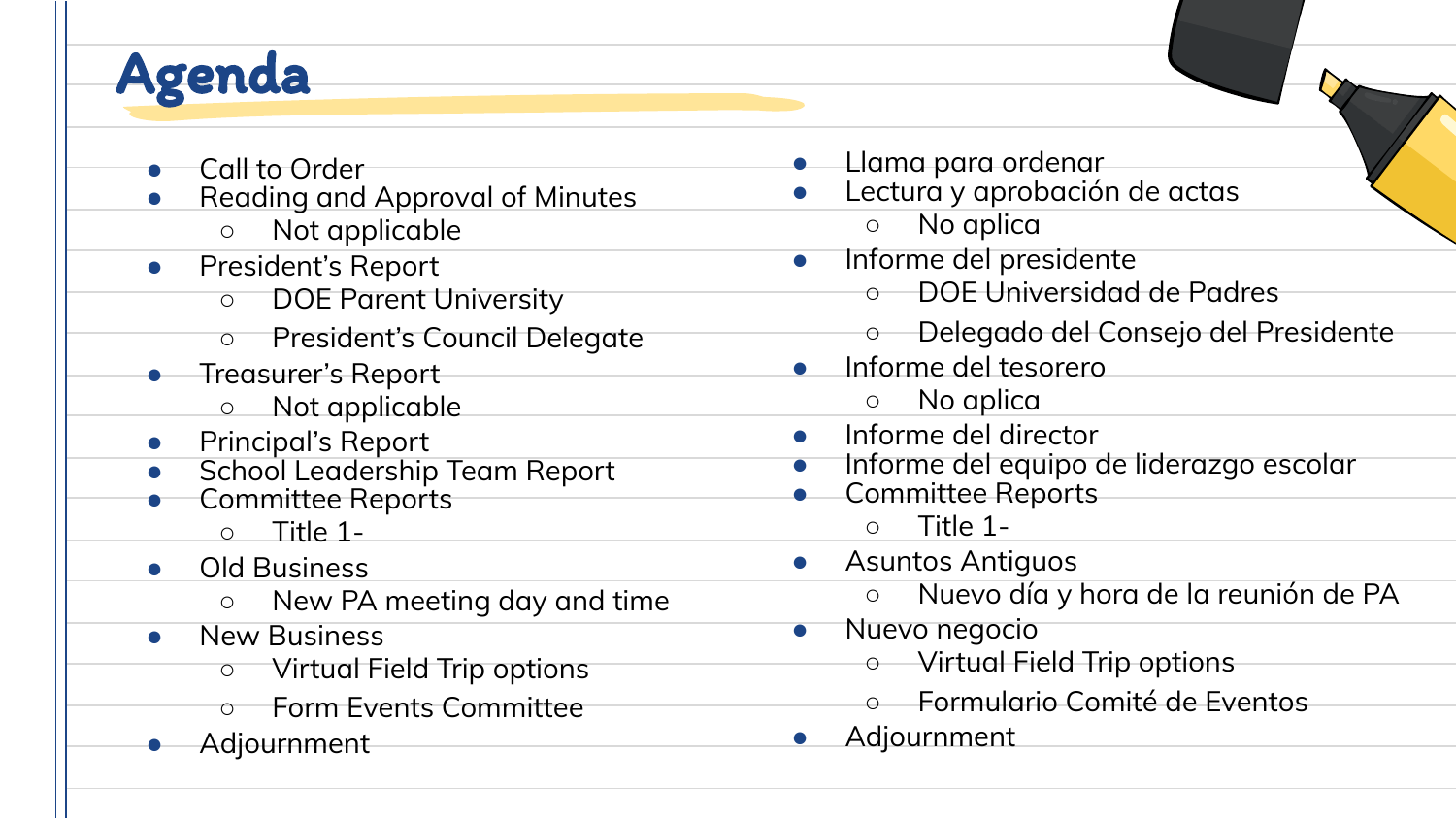## President's Report

Parent University seeks to educate and empower families as partners, advocates, and lifelong educators in their student's education through free courses, resources, events, and activities. You can register and enroll for free courses. https://parentu.schools.nyc/

# Informe del presidente

### DOE Parent University DOE Universidad de Padres

Parent University busca educar y empoderar a las familias como socios, defensores y educadores de por vida en la educación de sus estudiantes a través de cursos, recursos, eventos y actividades gratuitos. Puede registrarse e inscribirse en cursos gratuitos. https://parentu.schools.nyc/

## Presidents Council Delegate | Presidents Council Delegate